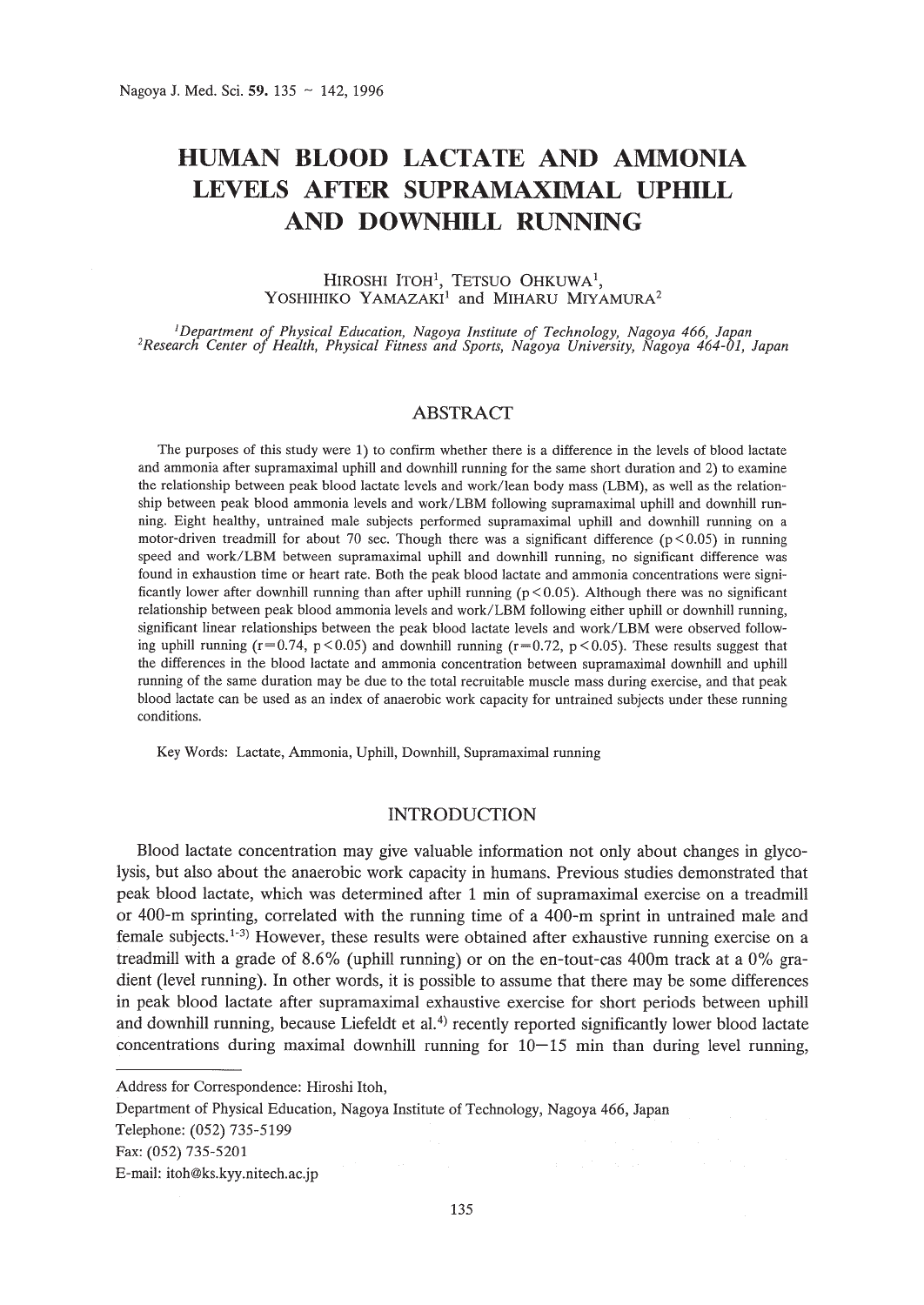Hiroshi Itoh *et al.*

despite the faster running speeds during downhill. To our knowledge, however, no one has investigated the differences in blood lactate concentration between supramaximal uphill and downhill running to the point of exhaustion for the same duration of about 1 min.

On the other hand, it is well known that the deamination of adenosine 5'-monophosphate (AMP) within muscle occurs during intensive exercise when the rate of ATP hydrolysis is high relative to the rate of oxidative phosphorylation. 5) AMP deamination leads to a stoichiometric production of ammonia, and ammonia leaves the active muscles and accounts for the increased concentration of blood ammonia. 6) Previous studies from our laboratory demonstrated that the blood ammonia concentration increased after supramaximal exercise, $\gamma$  and that the peak value of ammonia in the blood appeared in sprints within 15 sec.<sup>8)</sup> In addition, we reported that the peak blood ammonia correlated with work/lean body mass (LBM) after supramaximal treadmill running with a grade of 5 or 3 for  $60-70$  sec before reaching exhaustion.<sup>9</sup> However, there is no available data for men detailing the differences in peak blood ammonia concentration between supramaximal uphill and downhill running for the same short periods.

The purposes of this study, therefore, were: 1) to clarify whether or not peak blood lactate and ammonia obtained after supramaximal uphill and downhill running of about 70 sec were about the same, and 2) to examine whether peak blood lactate and ammonia evaluated in the supramaximal downhill running can be used as an index of anaerobic work capacity.

#### METHODS

Eight male students (age  $21.3 \pm 2.8$  years, height  $170.3 \pm 4.4$  cm, mass  $63.9 \pm 4.7$  kg, LBM  $55.0 \pm 4.1$  kg) participated as the subjects in the present study. Though clinical checks were not made, all subjects were in good health. They had been performing recreational sports (swimming, tennis etc.) one or two days a week, and as far as possible maintained the same activity pattern during the experimental sessions. The protocol of this experiment and the possible risks were fully explained to each subject before they signed an informed consent document.

The subjects performed supramaximal uphill (grade  $8.75\%$ ) and downhill (grade  $-5\%$ ) running on a motor-driven treadmill in a random test order. The test order of downhill and uphill running for each subject was separated by three months, because Byrnes et al. $^{10}$  reported that the influence of downhill running on serum creatine kinase, myoglobin and perceived muscle soreness disappeared after 9 weeks. All the subjects attended the laboratory on the day before the actual supramaximal running test so as to be able to familiarize themselves with running on a treadmill, and to gain confidence in running downhill, especially at very high speeds. The treadmill running speed was determined individually, and was set so as to elicit exhaustion within 60-70 secs. Both types of running were terminated as soon as it was obvious that the subject could not maintain the treadmill speed. Before supramaximal running, they first warmed up at a speed of 140 m/min with no incline for 5 min. Then they rested for 3 min, and warmed up a second time at a speed of about 90% of the individual's maximum speed, at each grade, for 30 sec. Thereafter, they rested for 3 min again, and performed supramaximal exercise.

To collect venous blood, a 21-gauge butterfly needle with a sampling vinyl tube was inserted into an antecubital vein at rest, immediately after the 2nd warming up, and during recovery. A series of 2-ml blood samples was obtained using disposable syringes, at rest, immediately after the 2nd warming up and at 2.5, 5, 7.5, 10, 12.5 and 15 min intervals during recovery. For blood ammonia analysis, each I-ml blood sample was deproteinized in an iced 4-ml 10% sodium tungstate immediately, and centrifuged at 3,000 rpm for 10 min. Blood ammonia analysis was carried out with a commercial kit (Ammonia-Test, Wako Company, Osaka, Japan). Each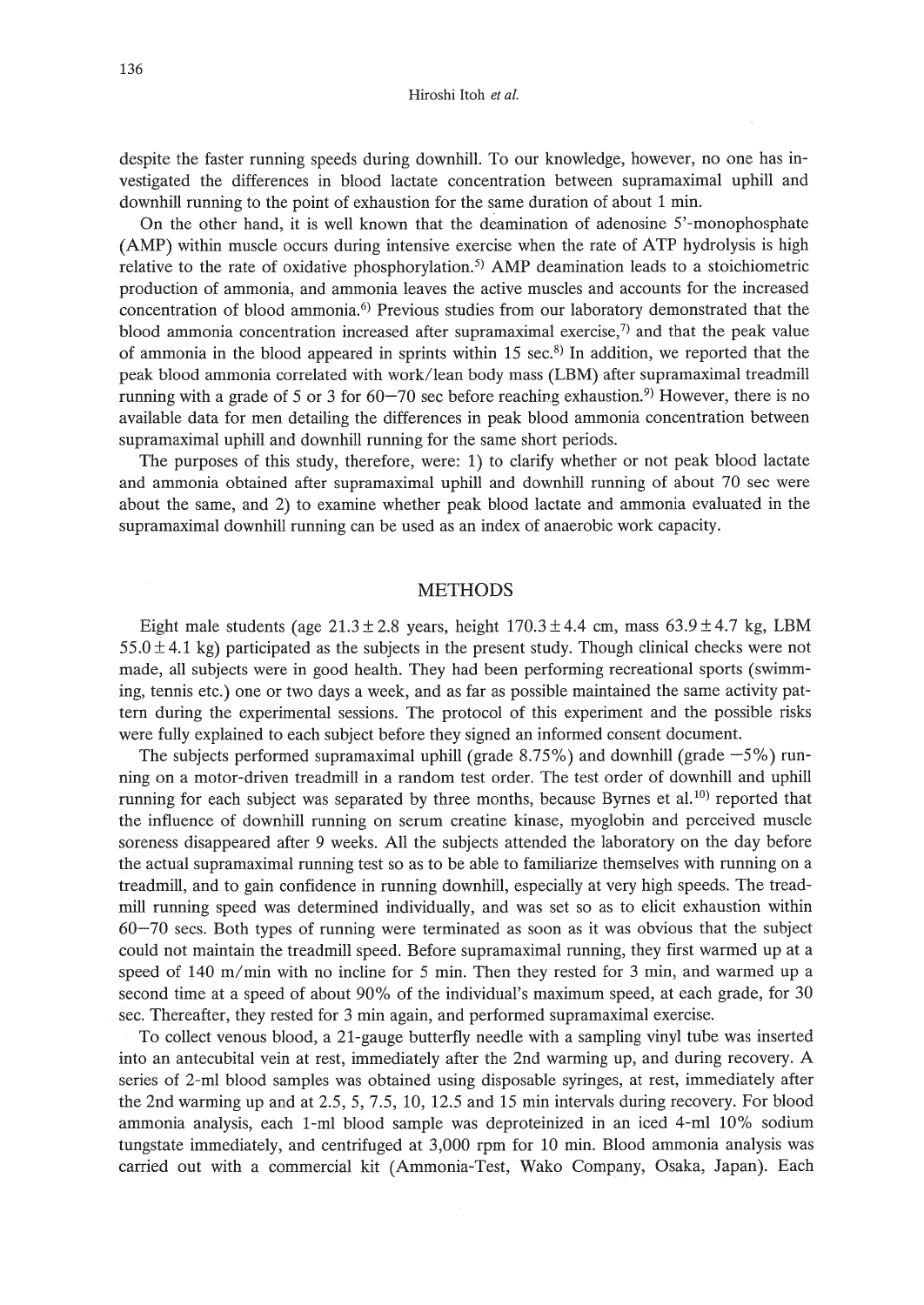0.5-ml of the remaining sample was immediately deproteinized in an iced 1.5-ml 5% metaphosphoric acid solution and the blood lactate concentration was measured by an enzymatic technique.

During the studies, the heart rate was measured continuously on an electrocardiograph using the Dynascope DS-502 system (Fukuda Denshi, Japan).

Total work as a function of energy expenditure was obtained using the method of Margaria et al.<sup>11)</sup> Subcutaneous skinfold thickness was measured in the tricep and subscapular areas, and LBM was estimated using the method of Brožek et al.<sup>12)</sup>

The differences were assessed by means of the Wilcoxon test for nonparametric paired data, and differences of  $p < 0.05$  were considered significant.

## RESULTS

Average values and standard deviations of the running speed, exhaustion time and total work/LBM were  $288 \pm 15$  m/min,  $70.0 \pm 6.0$  s and  $0.56 \pm 0.05$  kcal/LBM for uphill running, and  $409 \pm 14$  m/min,  $71.5 \pm 11.8$  s and  $0.42 \pm 0.08$  kcal/LBM for downhill running, respectively. There was a significant difference both in running speed and work/LBM between supramaximal uphill and downhill running  $(p < 0.05)$ , but not in exhaustion time. Fig. 1 shows changes in heart rate at rest, during warming-up and following both types of running. Average values and standard deviations of the maximal heart rate were  $191.0 \pm 6.9$  beats/min for uphill running and  $187.2 \pm 5.9$  beats/min for downhill running. There was no significant difference in the heart rate between supramaximal uphill and downhill running.

Fig. 2 depicts the time course of the blood lactate concentration before and after uphill and downhill supramaximal running. During recovery, significantly higher  $(p < 0.05)$  blood lactate



Fig. 1. Mean heart rate with standard deviations associated with supramaximal uphill  $\circ$ and downhill  $(\square)$  running for the rest, warm up (W-UP) and recovery periods.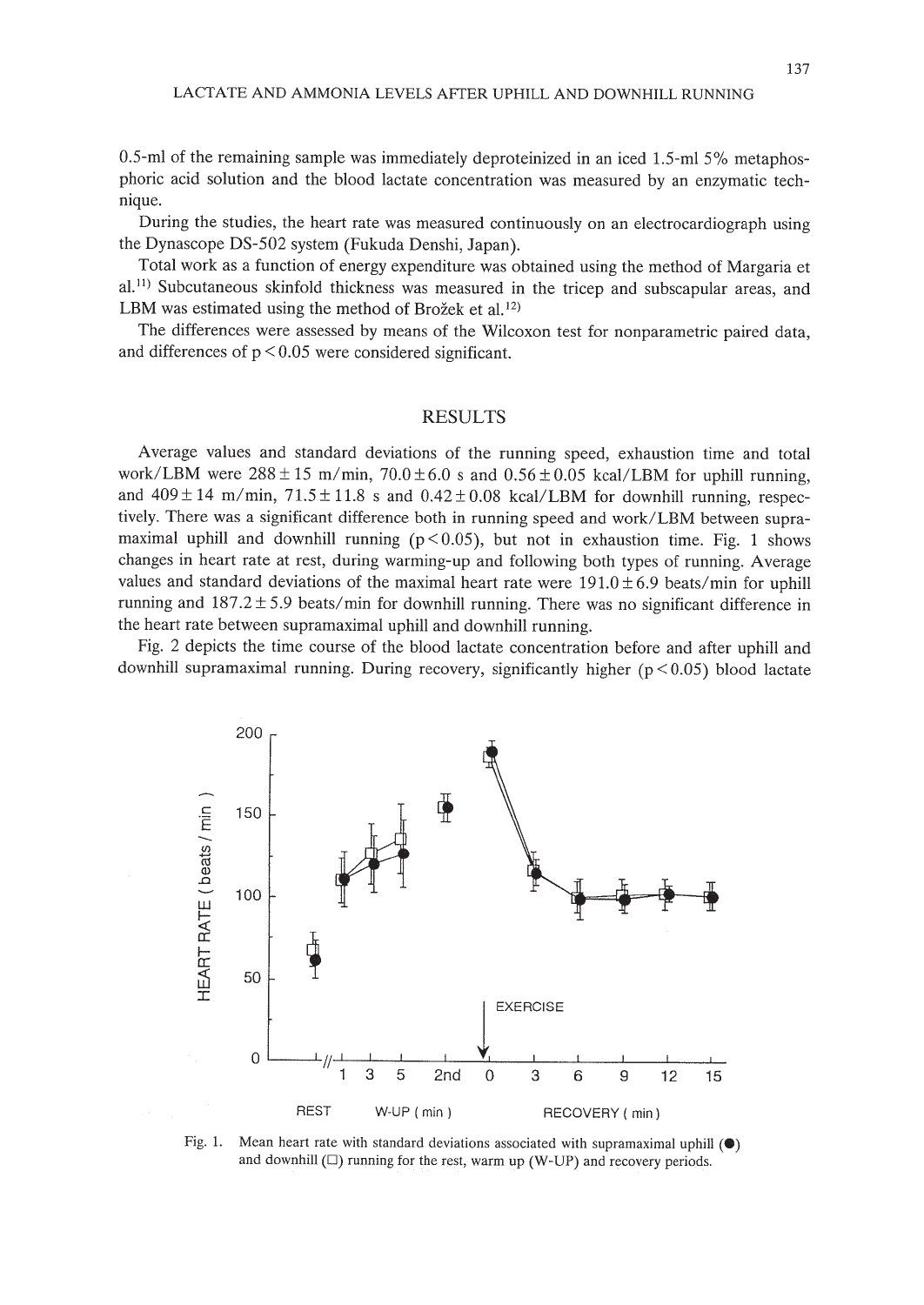

Fig. 2. Blood lactate concentrations associated with supramaximal uphill **(e)** and downhill (D) running for the following periods: at rest, immediately after warming up (W-UP) and during recovery. Values are means with standard deviations.

 $*$  Statistically significant difference between uphill and downhill,  $p < 0.05$ .



Fig. 3. Blood ammonia concentrations associated with supramaximal uphill  $(\bullet)$  and downhill  $(\square)$  running for the following periods: at rest, immediately after warming up (W-UP) and during recovery. Values are means with standard deviations.

 $*$  Statistically significant difference between uphill and downhill,  $p < 0.05$ .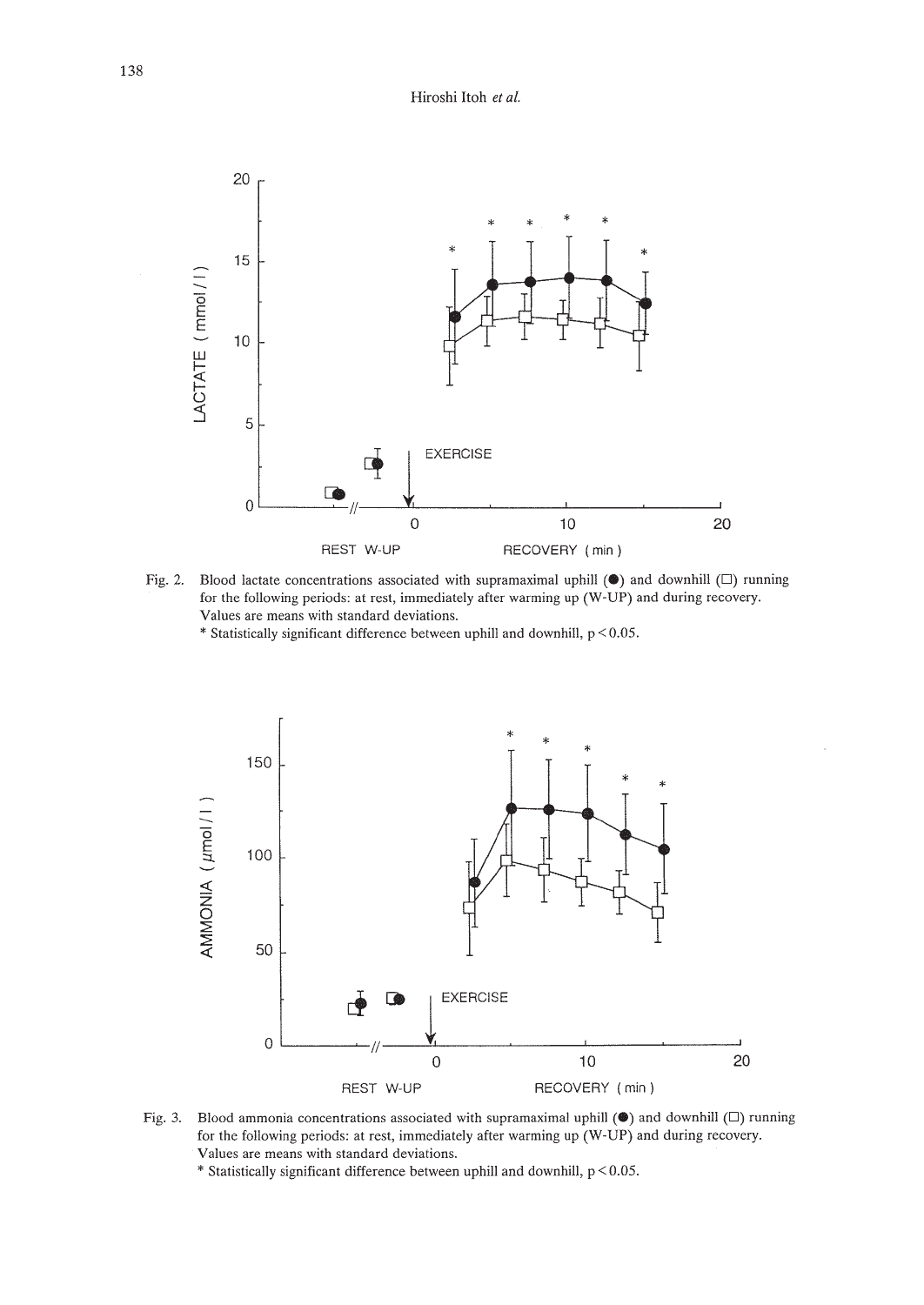

Fig. 4. Relationship between peak blood lactate and work/LBM following supramaximal uphill  $(\bullet)$  and downhill  $(\square)$  running.



Fig. 5. Relationship between peak blood ammonia and work/LBM following supramaximal uphill  $(\bullet)$  and downhill  $(\square)$  running.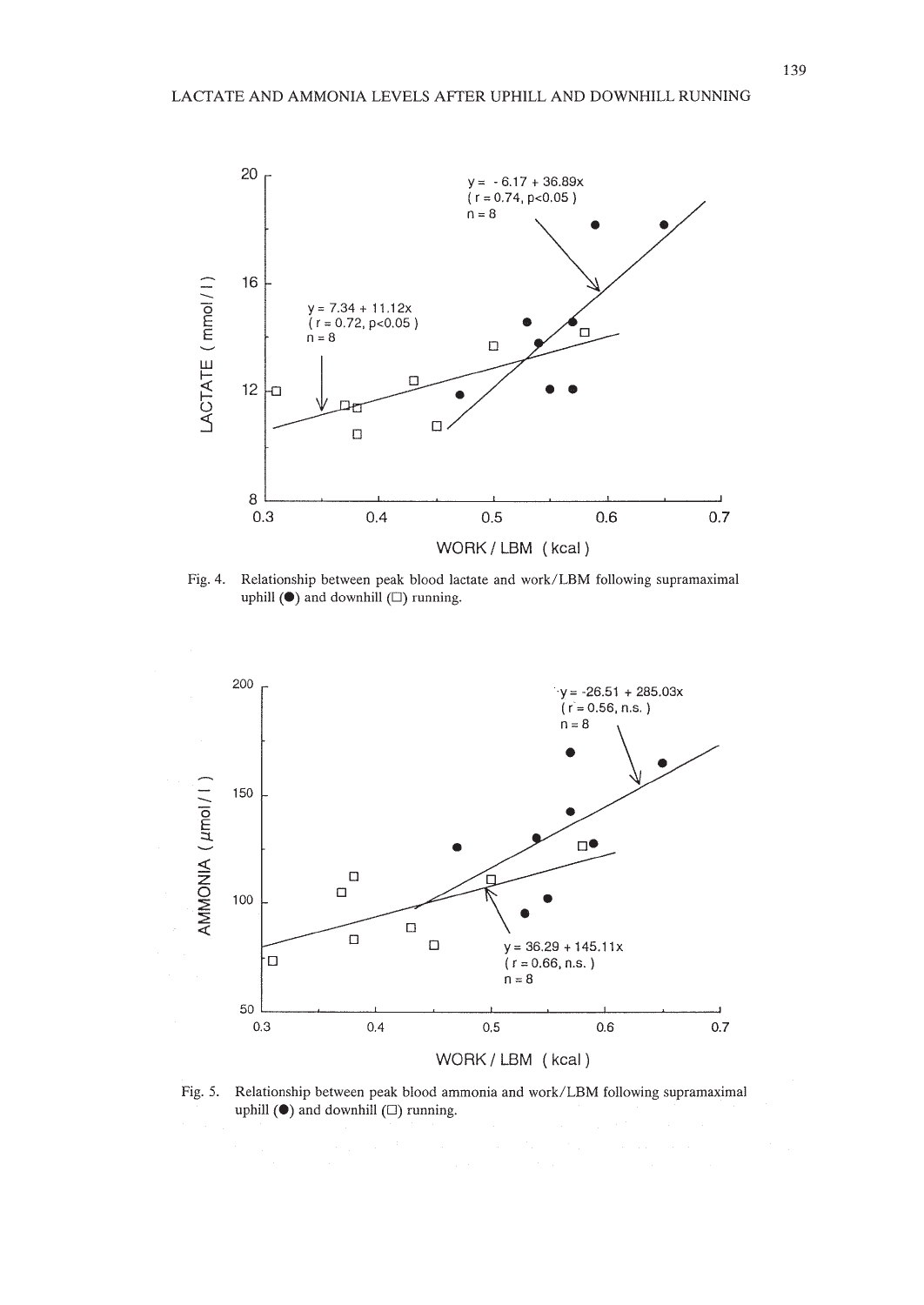Hiroshi Itoh *et at.*

concentrations were observed after uphill running than after downhill running. The peak blood lactate concentration after uphill running  $(14.4 \pm 2.6 \text{ mmol/l})$  was also significantly higher ( $p < 0.05$ ) than after downhill running ( $12.1 \pm 1.3$  mmol/l).

The behavior of the blood ammonia concentrations is shown in Fig. 3. The peak blood ammonia concentration obtained during recovery was significantly ( $p < 0.05$ ) higher in uphill running (132.7 ± 26.4  $\mu$ mol/l) than in downhill running (98.0 ± 18.6  $\mu$ mol/l).

Fig. 4 shows significant relationships between the peak blood lactate and work/LBM either following uphill ( $r=0.74$ ,  $p<0.05$ ) or downhill ( $r=0.72$ ,  $p<0.05$ ) running.

No significant correlation was found between the peak blood ammonia concentrations and work/LBM following either uphill ( $r=0.56$ , ns) or downhill ( $r=0.66$ , ns) running (Fig. 5).

## DISCUSSION

In a previous paper, we demonstrated that the peak blood lactate, which was determined after 400-m sprinting, correlated with the running speed in untrained male and female subjects.<sup>1-3)</sup> Furthermore, we found a significant correlation between peak blood ammonia and work/LBM after supramaximal treadmill running with a grade of 5 or 3 for  $60-70$  sec.<sup>9)</sup> These results suggest that the peak blood lactate and ammonia concentration obtained after supramaximal exercise for about 1 min is a useful index of anaerobic work capacity in human beings. However, these results were obtained after exhaustive running exercise on a treadmill with a grade (uphill running) or on the en-tour-cas 400m track at a 0% gradient (level running). In other words, it is possible to assume that there may be some difference in peak blood lactate and ammonia after supramaximal exhaustive exercise between uphill and downhill running for about 1 min, because Liefeldt et al.<sup>4)</sup> recently reported significantly lower blood lactate concentrations during maximal downhill running for  $10-15$  min than during level running. To our knowledge, however, no one has examined this assumption.

In this study, both blood lactate and ammonia concentrations were significantly lower during recovery from supramaximal downhill running than during recovery from uphill running (Fig. 2 and 3). At present, no definite explanation for this difference has been presented on physiological grounds. The difference in the peak concentrations of blood lactate and ammonia may be due to various factors, such as age, sex, muscle mass and training effects. Concerning muscle mass components, we have reported that the peak blood ammonia concentration was lower in females than in males after supramaximal running as the muscle mass involved during exercise was smaller in the former.<sup>9)</sup> Furthermore, a rearfoot striking pattern, grounding back toward the heal, during downhill running may have the effect of reducing the muscular involvement in load-bearing as compared with a more fore-foot striking pattern during uphill running.<sup>13)</sup> From these reasons, it is hypothesized that the differences in blood lactate and ammonia concentrations after supramaximal downhill and uphill running reflected the difference in the total amount of muscle involved during the respective runs.

Costill et al. 14) demonstrated that prolonged downhill running on an inclined treadmill almost completely depleted the glycogen in the soleus muscle, which has a greater percentage of energy cost provided by aerobic metabolism, while level or uphill prolonged running resulted only in partial depletion. It has been reported that blood lactate and ammonia are mainly produced in the fast twitch muscle fiber (FT), but not in slow twitch muscle fiber (ST).<sup>15)</sup> We<sup>7</sup> have already demonstrated that peak blood ammonia and lactate concentrations were higher after supramaximal exercise in sprinters than in long-distance runners. This phenomenon is related to the fact that sprinters have a greater LBM and/or a higher proportion of FT than long-distance runners,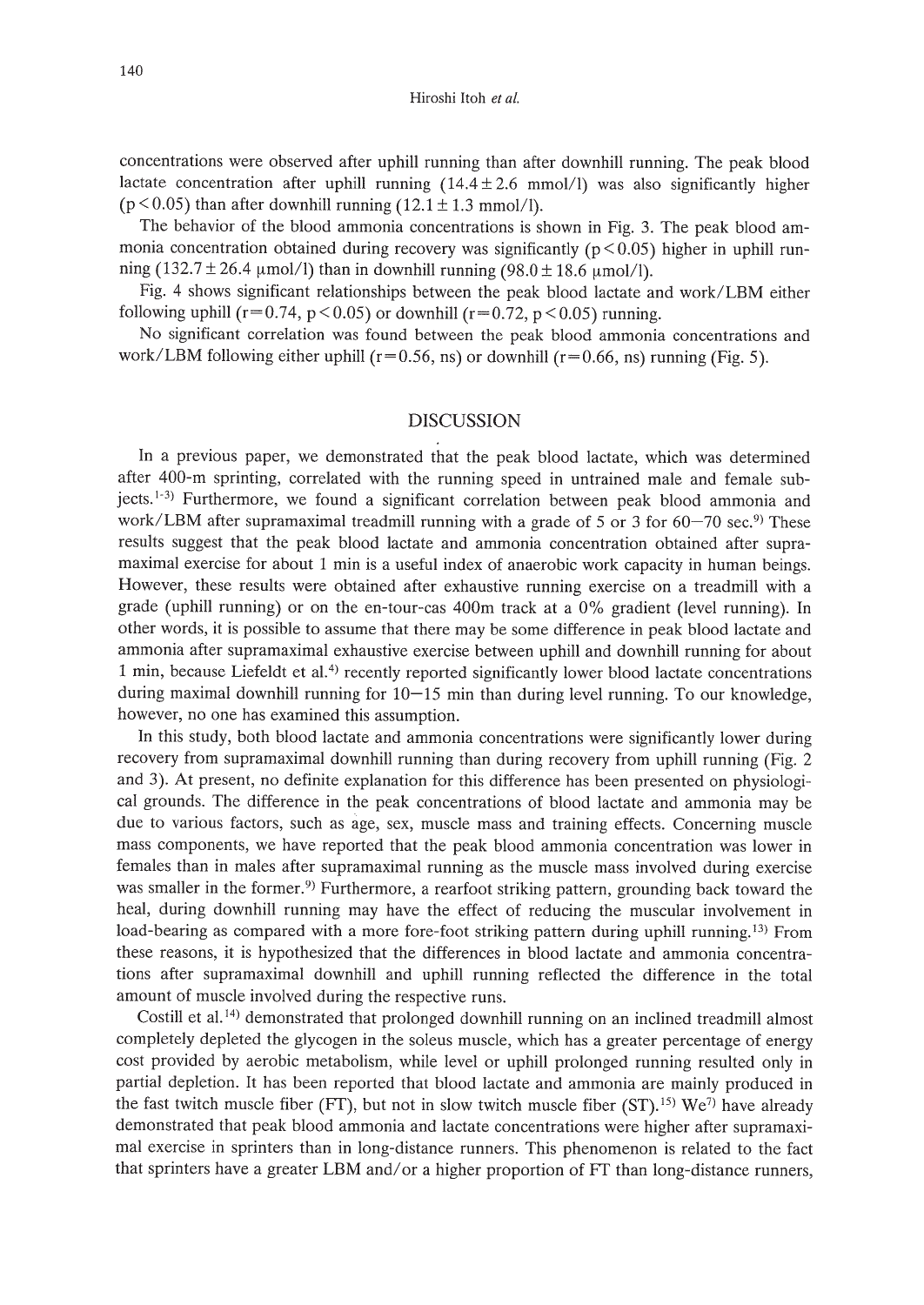whereas long-distance runners have a higher proportion of ST fibers than sprinters. In addition, Dick and Cavanagh<sup>16)</sup> suggested that there are greater effects of eccentric muscle contraction on motor unit recruitment during submaximal downhill running than during submaximal level running. Kuipers et al.<sup>17</sup> observed that little or no decline occurred in muscle (vastus lateralis) glycogen after eccentric cycling, when compared with concentric cycling at the same relative work load (80%  $\rm{VO_{2max}}$ ). Thus, there is another possible explanation for the difference in the peak blood lactate and ammonia. The difference could be related to the muscle fiber recruitment pattern and also to the effect of eccentric and/or concentric muscle contraction during supramaximal downhill and uphill running. However, it is necessary to confirm this possibility.

We have observed that peak blood ammonia and lactate levels were positively related to work/LBM following supramaximal uphill running on a motor-driven treadmill.<sup>9)</sup> As shown in Fig. 4, there were significant linear relationships between the peak blood lactate and work/LBM either after supramaximal downhill running ( $r=0.72$ ,  $p<0.05$ ) or uphill running ( $r=0.74$ , p < 0.05). However, no significant relationship could be found between peak blood ammonia and work/LBM, either after downhill or uphill running, while a close relationship between peak blood ammonia and work/LBM in downhill ( $r=0.66$ ) and in uphill ( $r=0.56$ ) running did exist, as shown in Fig. 5. It is possible that a significant correlation was obtained if the number of subjects increased or if the exhaustion time was shortened to, say, within 15 sec.<sup>8)</sup>

In conclusion, we found significantly greater blood lactate and ammonia concentrations after supramaximal uphill running than after downhill running during the same duration of  $60-70$ secs. The peak blood lactate level related significantly to work/LBM either after downhill or uphill running, but the peak blood ammonia level did not. These results suggest that the difference in the lactate and ammonia concentrations between supramaximal downhill and uphill running may be due to total muscle mass involved during exercise. Thus, the peak blood lactate concentrations obtained after supramaximal downhill and uphill running on a treadmill for about 1 min can be used as an index of anaerobic work capacity in untrained subjects.

## REFERENCES

- 1) Fujitsuka, N., Yamamoto, T., Ohkuwa, T., Saito, M. and Miyamura, M.: Peak blood lactate after short periods of maximal treadmill running. *Eur.* J. *Appl. Physiol.,* 48, 289-296 (1982).
- 2) Ohkuwa, T., Kato, Y., Katsumata, K., Nakao, T. and Miyamura, M.: Blood lactate and glycerol after 400-m and 3000-m runs in sprint and long distance runners. *Eur.* J. *Appl. Physiol.,* 53, 213-218 (1984).
- 3) Ohkuwa, T., Miyamura, M., Andou, Y. and Utsuno, T.: Sex differences in lactate and glycerol levels during maximal aerobic and anaerobic running. *Eur.* J. *Appl. Physiol.,* 57, 746-752 (1988).
- 4) Liefeldt, G., Noakes, T.D. and Dennis, S.c.: Oxygen delivery does not limit peak running speed during incremental downhill running to exhaustion. *Eur.* J. *Appl. Physiol.,* 64, 493-496 (1992).
- 5) Lowenstein, J.M.: Ammonia production in muscle and other tissues: the purine nucleotide cycle. *Physiol.* Rev., 52, 382-414 (1972).
- 6) Dudley, G.A., Staron, R.S., Murray, T.F., Hagerman, F.C. and Luginbuhl, A.: Muscle fiber composition and blood ammonia levels after intense exercise in humans. J. *Appl. Physiol.,* 54, 582-586 (1983).
- 7) Itoh, H. and Ohkuwa, *T.:* Peak blood ammonia and lactate after submaximal, maximal and supramaximal exercise in sprinters and long-distance runners. *Eur.* J. *Appl. Physiol.,* 60, 271-276 (1990).
- 8) Itoh, H. and Ohkuwa, T.: Ammonia and lactate in the blood after short-term sprint exercise. *Eur.* 1. *Appl. Physiol.,* 62, 22-25 (1991).
- 9) Itoh, H. and Ohkuwa, *T.:* Blood ammonia concentration after supramaximal treadmill running in males and females. J. *Sports Med. Phys. Fitness,* 33, 239-245 (1993).
- 10) Byrnes, W.C., Clarkson, P.M., White, J.S., Hsieh, S.S., Frykman, P.N. and Maughan, RJ.: Delayed onset muscle soreness following repeated bouts of downhill running. 1. *Appl. Physiol.,* 59, 710-715 (1985).
- 11) Margaria, R., Cerretelli, P., Aghemo, P. and Sassi, G.: Energy cost of running. J. *Appl. Physiol., 18,* 367-370 (1963).